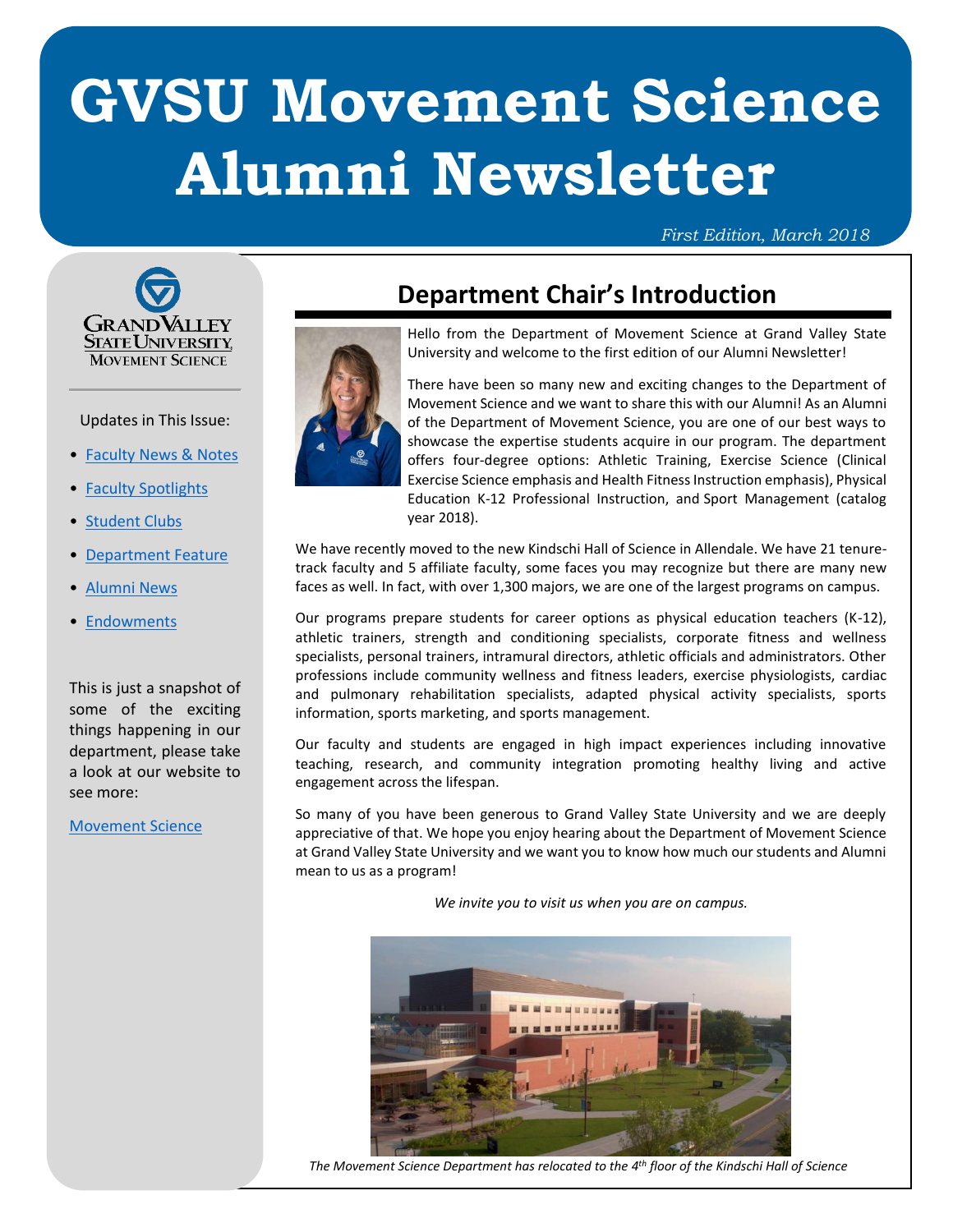# <span id="page-1-0"></span>**[Faculty News & Notes](#page-1-0)**

**Rick Albrecht (SPM)** was on sabbatical focusing on a new area of research in sport and exercise science preserving five years of longitudinal data collected from 28 runners and 25 controls who participated in the MSU Young Runners Study in the 1980s regarding the effects of long distance running on the elite young athlete.

**Nancy Giardina (SPM)** presented at the Michigan ACE (American Council on Education) Network for Women in Higher Education on leadership development strategies and initiatives for women seeking to move into leadership positions.

**Steve Glass (EXE)** is acting Vice Provost of Student Affairs and Dean of Students at Grand Valley State University. **Brian Hatzel (ATH)** was awarded the Great Lakes Athletic Training Association outstanding educator award. **John Kilbourne (SPM)** served as a consultant for the documentary "the Motivation Factor" that shows the pivotal role Physical Education plays to develop smart and productive citizens.

**Dana Munk (SPM)** is a Pew Faculty Teaching and Learning Center Inclusive Excellence faculty fellow, Division of Inclusion and Equity Faculty Associate. **Shari Bartz-Smith (ATH)** presented at the American Kinesiology Association Leadership Conference on the role of an Injury Care Clinic as part of a comprehensive campus healthcare system.

**Tonya Parker (ATH), Colleen Lewis (PED)** and **Christina Beaudoin (EXE)** collaborated on an article published in the International Journal of Kinesiology and Sport Science on the influence of exercise empowerment on life stress.

**Heather Gulgin (EXE)** served as program and meeting chair of the Midwest American Society of Biomechanics Conference in Grand Rapids, Michigan.

**Sally Ross (SPM)** published a chapter in *Contemporary*  Sport Management (6<sup>th</sup> edition) on developing a professional perspective.

**Ross Sherman (EXE)** supervised 70 students as they assisted with physical fitness testing of players from all levels within the Detroit Red Wings organization.

#### **Tess Armstrong (PED) and Ingrid Johnson (PED)**

presented at the 12<sup>th</sup> European Congress of the International Federation of Physical and Sports Education on increasing physical activity -30 seconds at a time and teaching games for understanding – building physical literacy.

**Kyle Barnes (EXE)** received an Early Career Stipend for Research and Creative Expression from Grand Valley State to study the effects of inspiratory muscle training on respiratory muscle strength and running performance.

**Chris Dondzila (EXE)** published an article in the Journal of Public Health Management and Practice on enhancing support for physical activity in older adults: A public health call to action.

**Matt Feeback (EXE)** published in the International Journal of Exercise Science on the effect of psychomotor performance, cerebral and arterial blood saturation between African-American and Caucasian males before, during and after normobaric hypoxic exercise.

**Megan Fox (ATH)** completed her doctoral work at Michigan State University and joined the Movement Science Department in 2017.

**Amy Gyorkos (EXE)** leads the Exercise is Medicine at GVSU promoting best practices regarding health and physical activity across campus and in the nearby community.

**Dave Laughlin (EXE)** published in the Journal of Physical Education, Recreation and Dance and article on increasing college students' engagement and physical activity with classroom brain breaks.

**Brandi Angelosanto (EXE)** is a member of the CLAS and University Affiliate Faculty Advisory Committees.

**Justin DeSousa (EXE)** completed a Fellowship in Applied Functional Science through the Gray Institute.

**Eliza MacDonald (ATH)** attended the Lilliy Conference in Traverse City.

**Jennifer Olson (PED)** was awarded the SHAPE MI Health Education Teacher of the Year.

**Heather Peddie (EXE)** received the Internship Advocate of the Year from the GVSU Career Center.

#### **Key**

ATH: Athletic Training EXE: Exercise Science PED: Physical Education SPM: Sport Management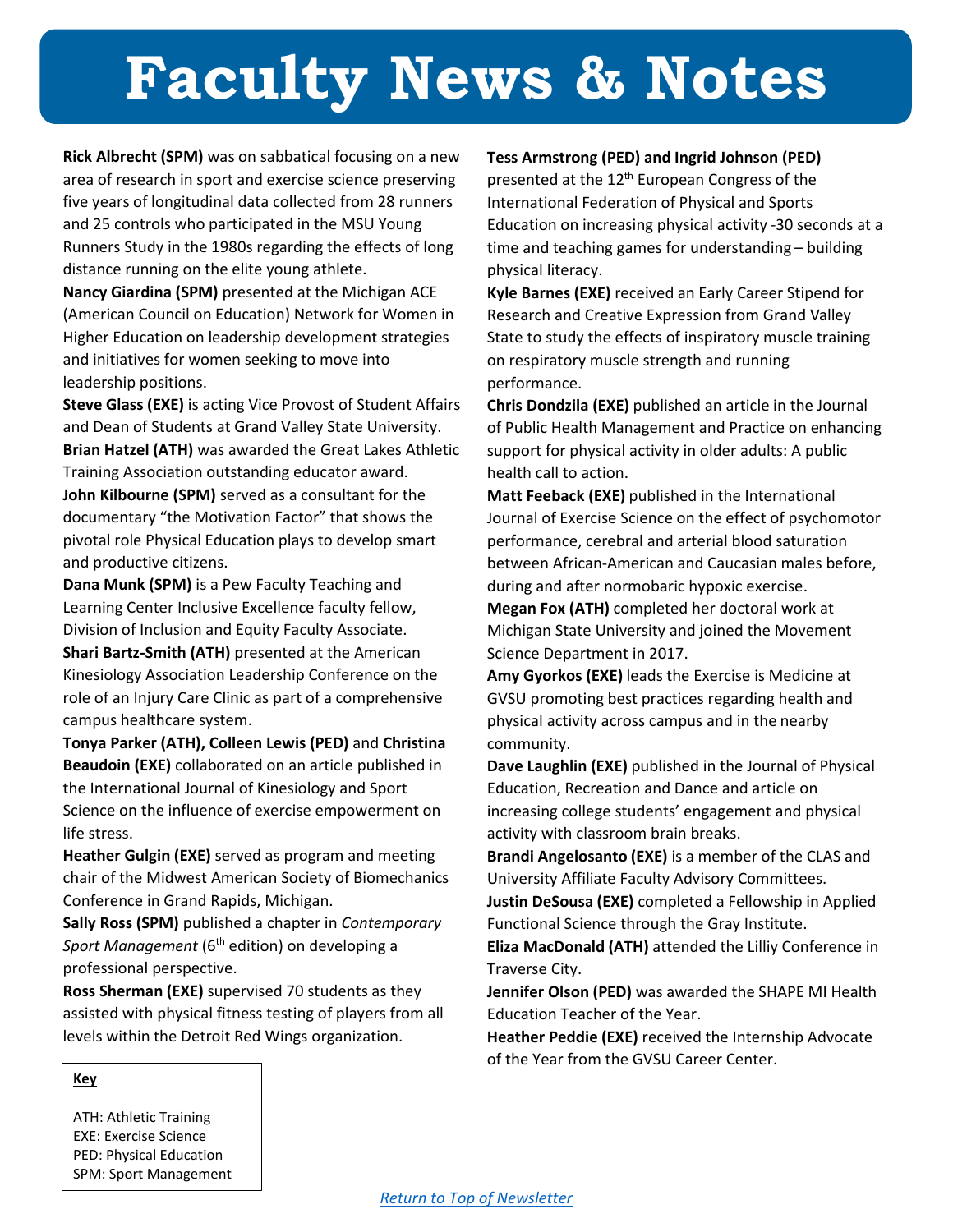# **Faculty Spotlights**

<span id="page-2-0"></span>

Welcome back Dr. Nancy Giardina to the Department of Movement Science! Nancy has served as the Assistant Vice President for Academic and Student Affairs, and as Vice Provost for Student Success. She is also a current Board Member of the Michigan ACE Network for Women in Higher Education and a Member of the MI ACE Professional Development Committee. She is teaching History and Philosophy of Sport and Physical Activity and Current Topics in Sport Management as well as Sociocultural Aspects of Sport. While pursuing professional goals, her passion for achieving and sustaining personal health as defined in terms of physical, emotional, intellectual and spiritual which has been the key to success in her work and in life.

Dr. Steve Glass, Professor of Exercise Science, is spending 2017-18 serving as the interim Vice Provost for Student Affairs and Dean of Students. In this role he has oversight of student life, housing, career services, university counseling, student tutoring, and conduct. He is maintaining involvement with the Movement Science department by teaching one class and advising exercise science students. He has one ongoing research study and has submitted a research manuscript to a sport science journal for review. He is looking forward to rejoining his colleagues in the department this fall!





Dr. Patti Rowe earned undergraduate and graduate degrees from Central Michigan University and her doctorate from Michigan State University. She joined the faculty at Grand Valley State in 1984. Patti led the Physical Education Program and created or revised almost all the courses in that program. She is known as an excellent educator and her mission as a teacher was always to put students first. She served on the governor-appointed Michigan Exemplary Physical Education Curriculum Project. She was awarded the MAHPERD (now SHAPE Michigan) the Dance Educator of the Year, Distinguished Service to the Profession and University Professor of the Year. She retired from GVSU as a full professor and was awarded emeriti status because of her significant contributions to the university.

Jim Scott received both his undergraduate and graduate degrees from Central Michigan. He was a high school science and physical education teacher at Northview High School prior to coming to GVSU as a faculty member in 1969. He taught Kinesiology and Physiology of Activity as well as coached rowing, golf and wrestling at GVSU. He was head coach of the Wrestling Team from 1968-1991 and in 1996 he was inducted into the Grand Valley State Athletics Hall of Fame. Jim retired from full time teaching in 2010 after 42 years at Grand Valley. He was awarded emeriti status because of his significant contributions to the university. Jim received the Lifetime Service Award from the National Wrestling Hall of Fame in 2017.





Melinda Tisron retired from Kalamazoo Public Schools after 23 years where she taught physical education and health education. She has taught, coached, and judged gymnastics for over 40 years. Melinda has been a volunteer for Special Olympics for over 35 years. She is currently teaching in the Physical Education teaching program and the FIT program. She enjoys allowing students to work at their own pace as they learn, perfect skills already learned and experience gymnastics in an entirely new way. She was awarded the Vonnie Boetsma Part Time faculty award for 2017 from the Department of Movement Science.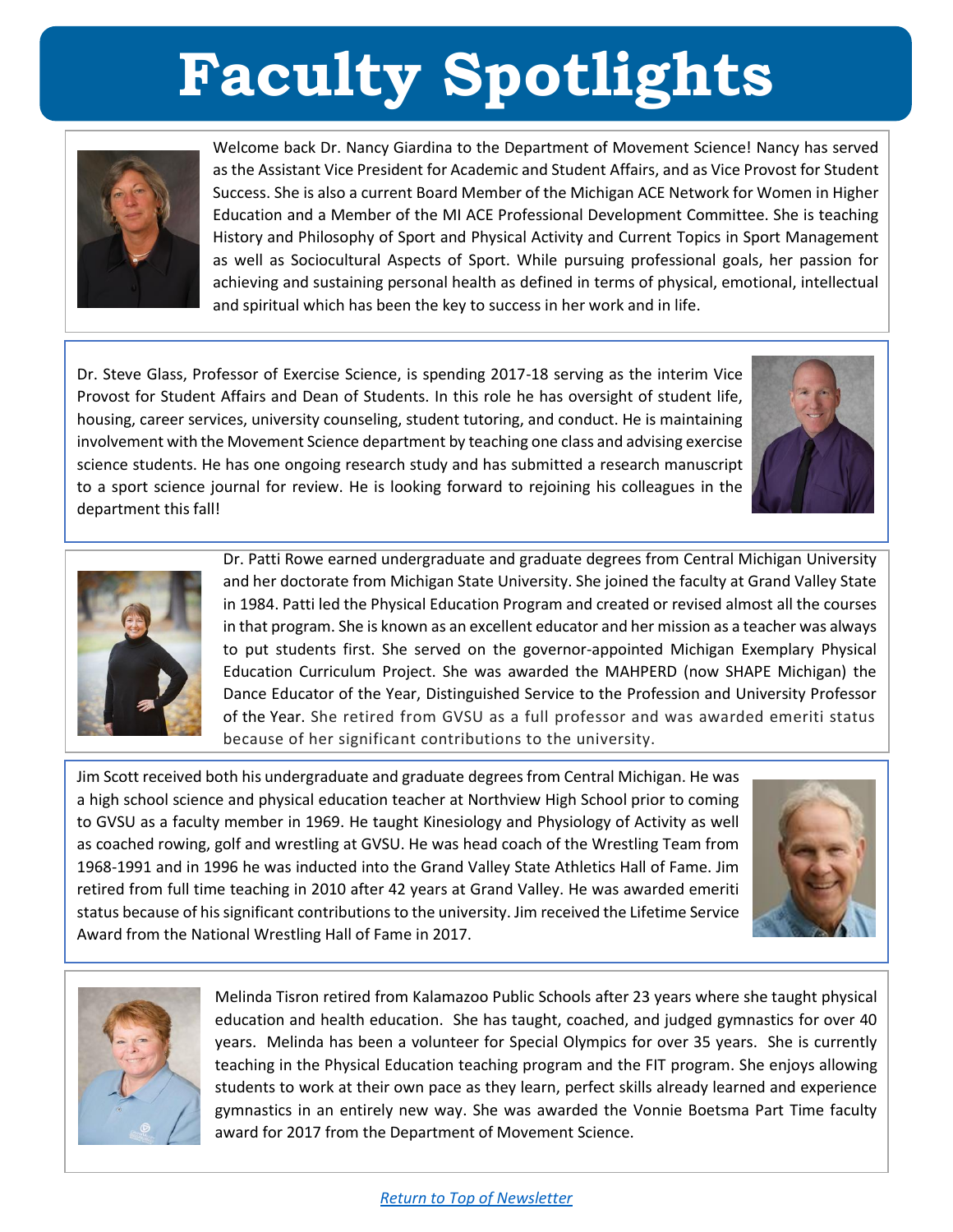## <span id="page-3-0"></span>**Students on the Move**



#### **Physical Education Club**

- 23 students attended the Michigan Society for Health and Physical Education (SHAPE MI)
- Over 10 students presented at SHAPE MI
- 2 students earned the SHAPE MI scholarship
- 5 students attended the National SHAPE America conference
- 1 student attended the national Speak Out day advocating for Physical Education



#### **Athletic Training Club**

- 24 students attended the Great Lakes Athletic Training Association District Meeting
- 5 students presented research posters at GLATA
- 1 student gave an oral presentation at GLATA
- 12 students attended the National Athletic Training Association conference
- 2 students presented posters at the NATA conference



#### **Sport Leadership Club**

- 1 student attended the National American Society for the Sociology of Sport conference in Canada
- 32 students attended the Sport Management Business Conference at the University of Michigan
- 26 students attended the Cleveland Browns Career Fair
- 27 students attended the Detroit Pistons Networking Panel, arena tour, and basketball game



#### **Exercise Science Club**

- 30+ students assisted Dr. Sherman at the Detroit Red Wings training camp
- 40+ students attended the Mid-West ACSM Conference
- 6 GVSU students presented their research at Mid-West American College Sports Medicine
- The GVSU team took 3rd place in the Mid-West ACSM quiz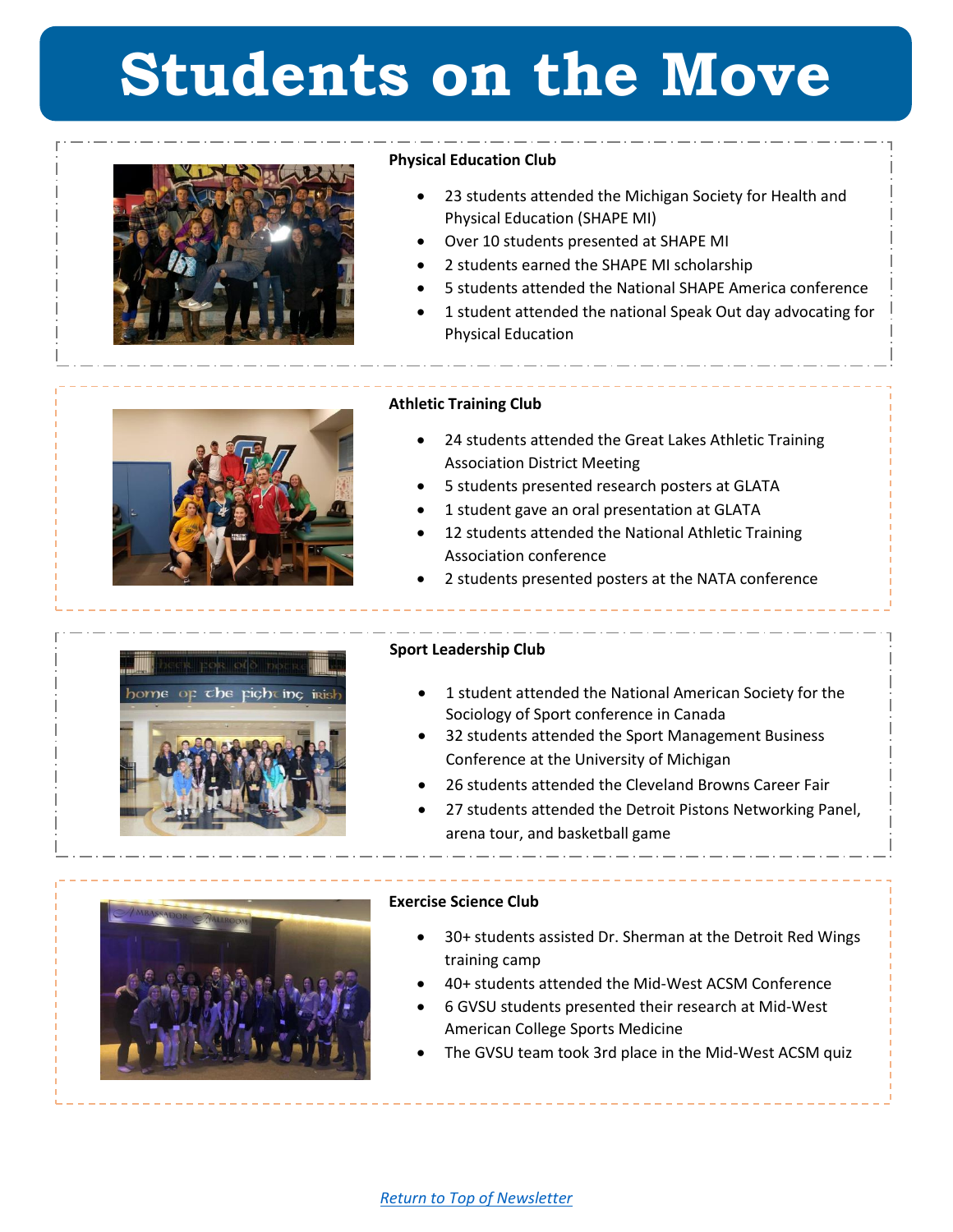## <span id="page-4-0"></span>**Department Feature**

### Movement Science House

The MSH is a living learning community on campus that provides opportunities for students to become and remain engaged in the Movement Sciences while enhancing their academic, social and professional development. This occurs through the development of diverse and open perspectives, critical thinking and personal investment in their field.



### Fitness, Skill, and Activity (FIT) Courses

We have some of the most popular classes at the university and because of student demand and interest, we continue to create more opportunities to move.

Students take a wide range of FIT courses, including archery, rock climbing, bowling, weight training, tennis, soccer, golf, gymnastics, Pilates, selfdefense, volleyball and yoga, to name a few. The goal of this program is to help students develop physical literacy, which is the skill, confidence and desire to be active for a lifetime.



#### *[Return to Top of Newsletter](#page-0-1)*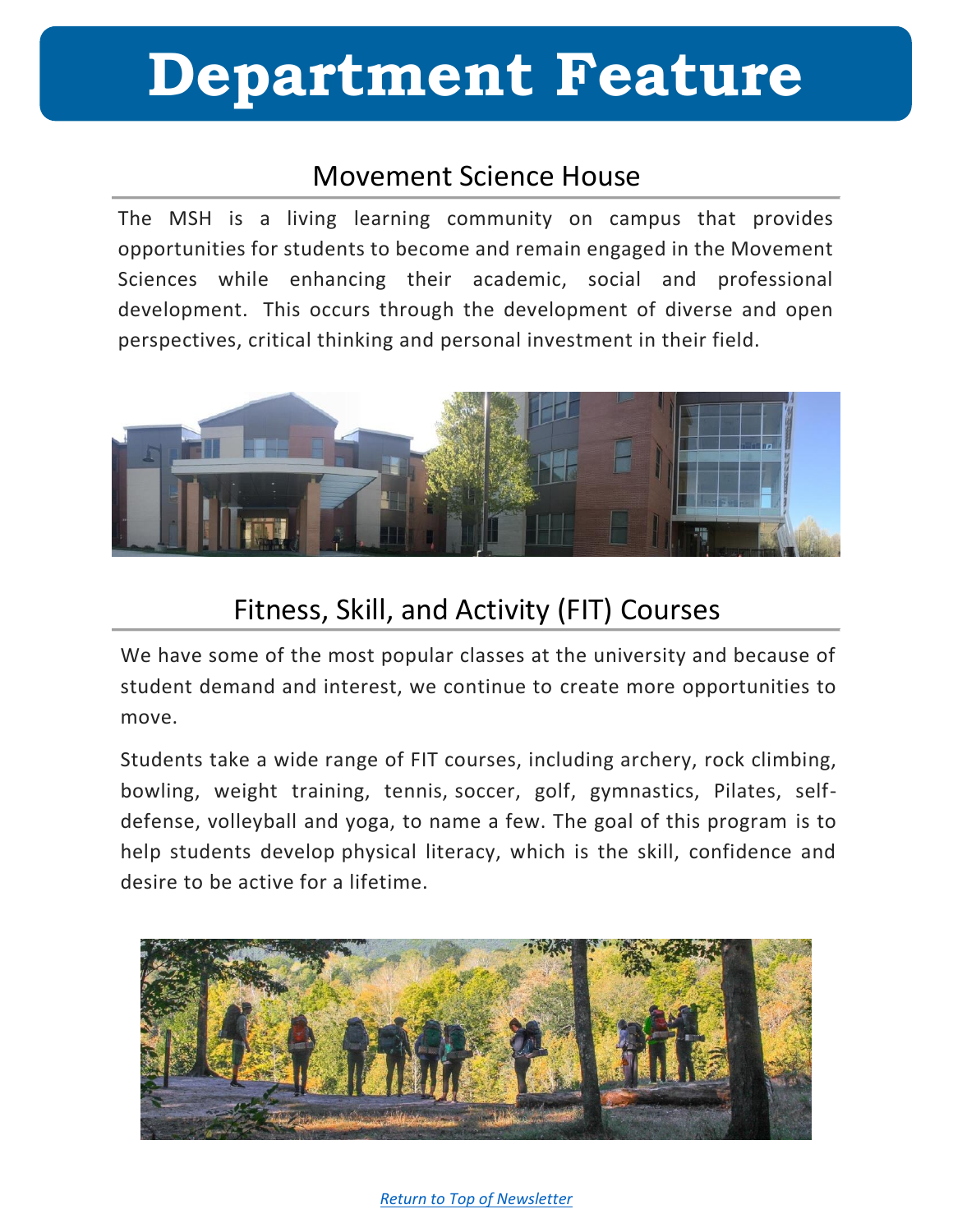## **Alumni News**

ı I L Т

<span id="page-5-0"></span>Daniel Pung is a 2014 graduate of the GVSU Sport Leadership program. As a student-athlete, Dan always had an interest in working collegiate athletics. He currently serves as the Game Day Operations & Event Coordinator for Athletics at Indiana University in Bloomington, IN. Dan said working in the B1G Ten is an opportunity and experience like none other. Before working at IU Dan served as an Event Management Assistant at Wake Forest University in the ACC.

Nate Schout is currently the Physical Education and Health teacher at Bostrom Alternative High School in Phoenix, Arizona. The students he works with have not fit into the traditional high school setting and have a need for a smaller, more rigid environment. This is his 6<sup>th</sup> year teaching physical education and health, and his primary goal is to create "lifelong movers". In his free time, he enjoys spending time with his wife and son, playing basketball, hiking, and going to sporting events.







Matt Wilber started his own fitness company called Lakeshore Elite Fitness that did both 1-on-1 training and boot camp training. Matt fell in love with group training because he could help so many people at one time. Matt bought into the Fit Body Boot Camp Franchise, he has 5 locations, and is opening locations 6 and 7 in the next 2 months. He has over 4,000 clients and a team of over 50 people. He has received numerous awards including the prestigious Grand Rapids Business Journal 40 under 40 as on the of the top entrepreneurs in the West Michigan area.

Casey Withers has received \$2300+ in grant funding for pedometers for PE class, lacrosse equipment, and speedminton racquets for Innovative Central High School in GRPS. He runs multiple after-school programs and is adept at using technology with students by utilizing pedometers, social media and cell phone applications in his classes. Casey Withers won the 2017 Susan J. Kolp Innovator Award (SHAPE MI).



Jessica Emlich-Jochum is an Associate Professor in Athletic Training at the University of Indianapolis. She received her PhD in Human Performance and Recreation from the University of Southern Mississippi. Her research interests include interprofessional education and collaborative research, and pedagogical l techniques of teaching using interprofessional simulation. She currently serves as the Education Coordinator for District Four of the NATA.